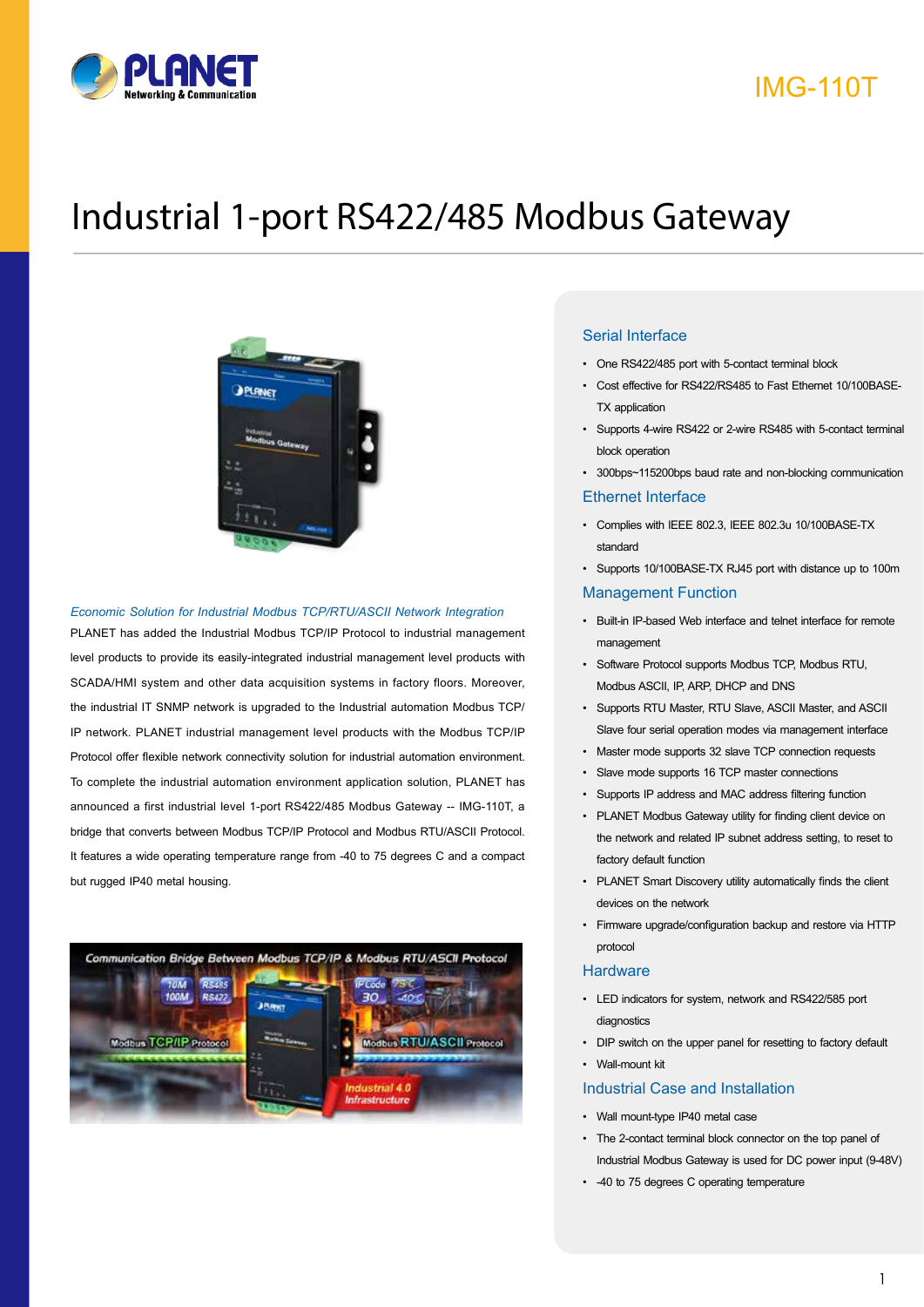

#### *Modbus TCP/IP for Modbus RTU/ASCII Network Environment Deployment*

The IMG-110T can be a conversion bridge between the industrial equipment with the Modbus RTU/ASCII Protocol and the administrator workstations that run the Modbus TCP/IP Protocol. The RS422/485 serial interface of the IMG-110T provides the Modbus RTU/ASCII operation mode and various baud rate options to meet the demand of integration between the Modbus TCP/IP Protocol, Modbus RTU Master/Slave Protocol and Modbus ASCII Master/Slave Protocol.



The advantage of having the IMG-110T is to assist users to build an industrial environment between the Modbus TCP/IP Protocol and the Modbus RTU/ ASCII Protocol easily, thus offering an application solution to the industrial control equipment without Ethernet ports and the industrial control equipment can only control through an industrial PC workstation or industrial control panel.

In addition, the effective integration solution of Modbus Ethernet devices, Modbus serial equipment or multi Modbus master / slave in an industrial hybrid network brings the following:

- Master mode supports up to 32 slave TCP connection requests
- Slave mode supports up to 16 TCP master connections

#### *Remote Management*

The IMG-110T makes the connected industrial Modbus RTU/ASCII equipment become IP-based facilities and is able to connect to the Modbus TCP/IP network via its R422/485 serial interface and 10/100BASE-TX RJ45 Ethernet port. It provides a remote web management and telnet Interface for efficient remote network management. The IMG-110T also provides PLANET Modbus Gateway utility tool and supports PLANET Smart Discovery utility to help network administrator to easily get the current IP subnet address information or change the IP subnet address setting of the IMG-110T.

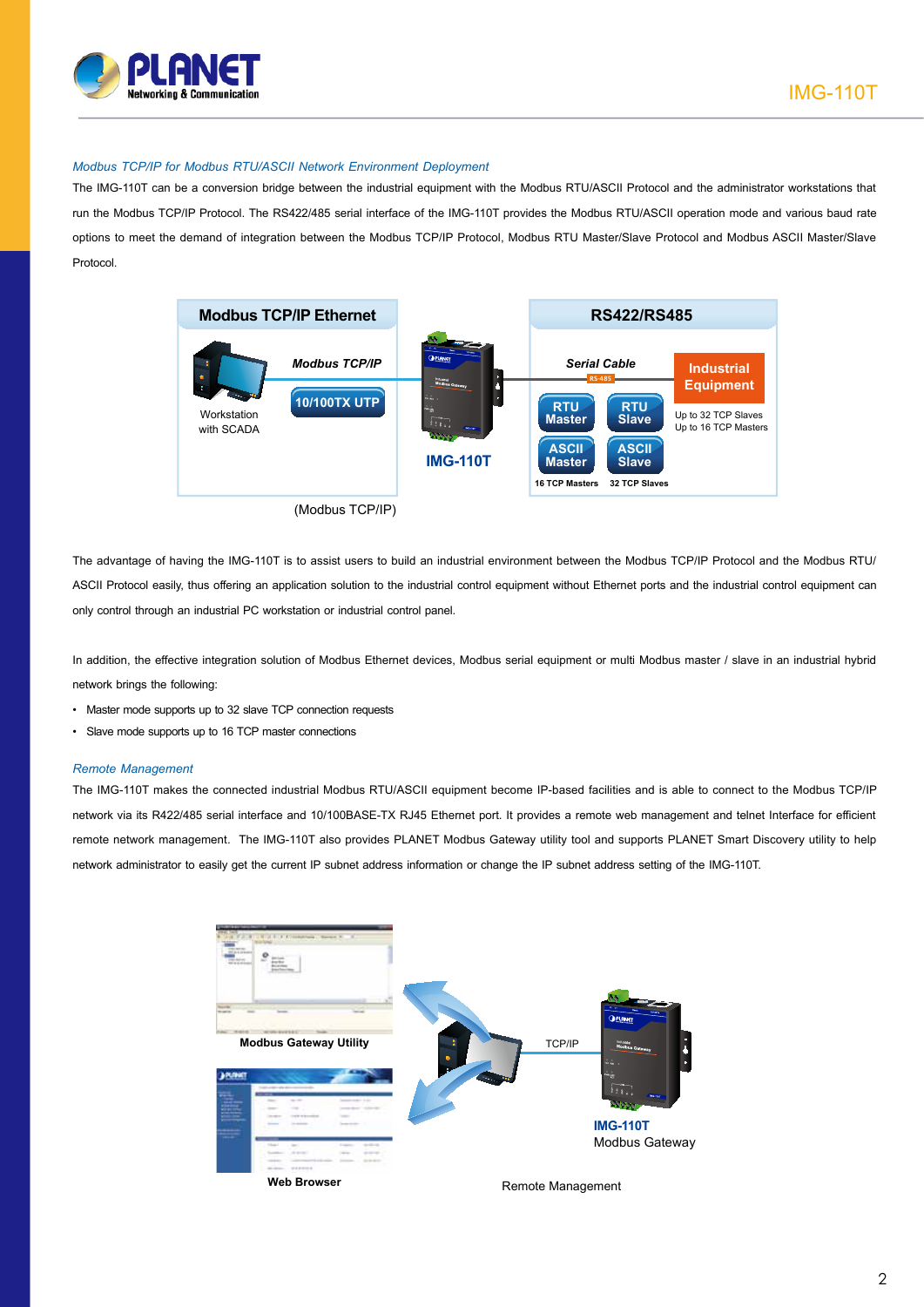

#### *Modbus Serial Port State Monitoring*

The IMG-110T shows the details of the total bytes transmitted and received on the RS422/485 serial interface, and the detailed total number of frames transmitted and received on the remote web/telnet management interface. This function allows network administrator to check the status and statistics of the IMG-110T via the single RS422/485 serial interface.

#### *Stable Performance in Hardened Environment Design*

The IMG-110T provides a high level of immunity against electromagnetic interference and heavy electrical surges which are usually found on plant floors or in curb-side traffic control cabinets. Its operating temperature ranging from -40 to 75 degrees C allows the IMG-110T to be placed in almost any difficult environment.

The IMG-110T is equipped with a compact IP40-rated metal case that allows wall mounting for efficient use of cabinet space. The IMG-110T also provides an integrated power supply source with wide-ranging voltages (9 to 48V DC) ideally suitable for worldwide operation with high availability applications.

### **Applications**

#### *RTU/ASCII Master to Multi Modbus TCP/IP Slaves*

The IMG-110T can act as a bridge between the industrial RTU/ASCII master equipment and the multi-industrial TCP/IP slave equipment in a Modbus TCP/IP networking environment to control multi-industrial TCP/IP slave equipment via the industrial RTU/ASCII master equipment.

### *RTU/ASCII Master to Multi Modbus TCP/IP Slaves*

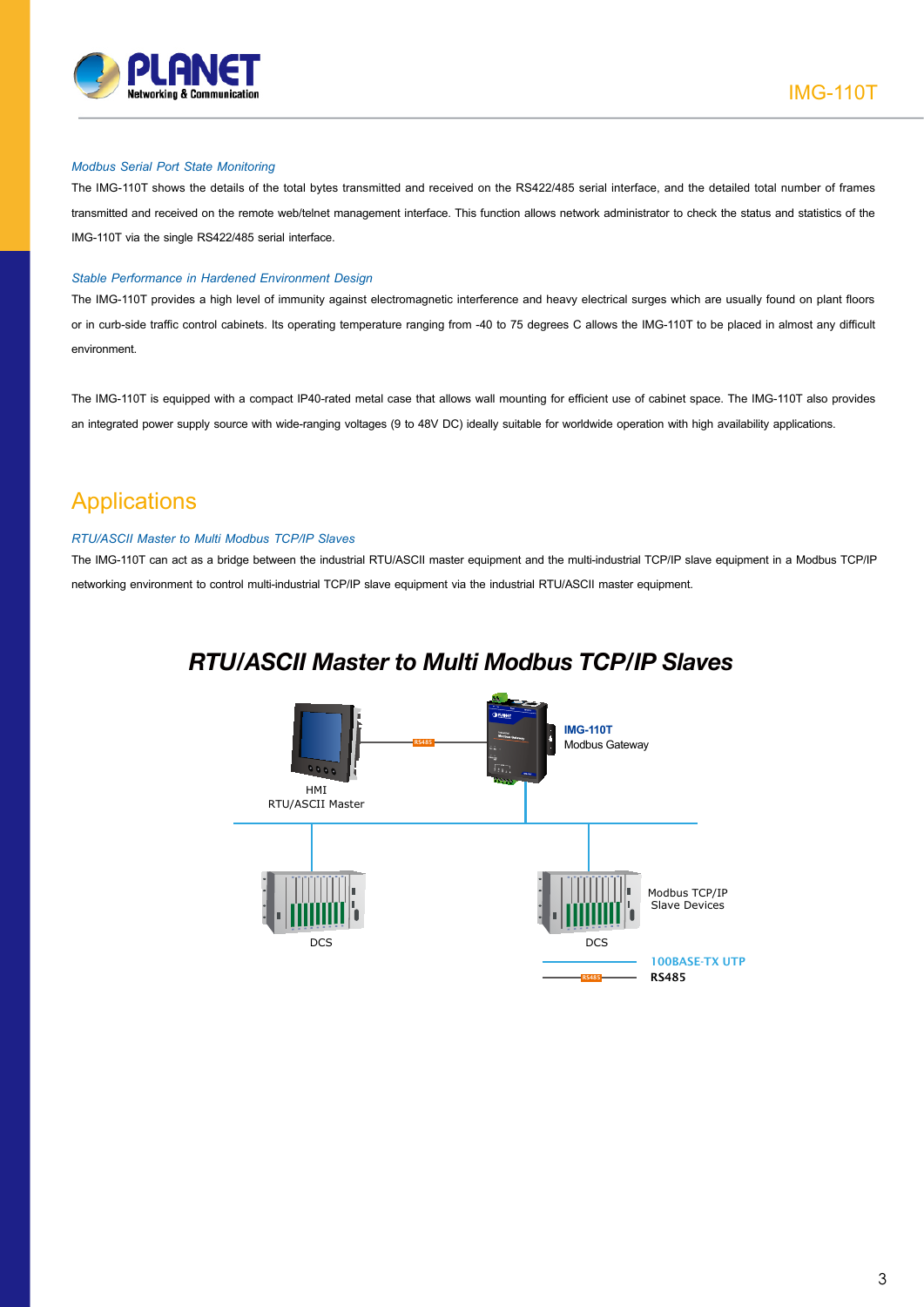

#### *Multi Modbus TCP/IP Master to RTU/ASCII Slaves*

The IMG-110T can operate as a bridge between the multi-industrial TCP/IP master equipment and the industrial RTU/ASCII slave equipment in a Modbus TCP/IP networking environment to control the industrial RTU/ASCII slave equipment via the multi-industrial TCP/IP master equipment.



### *Multi Modbus TCP/IP Master to RTU/ASCII Slaves*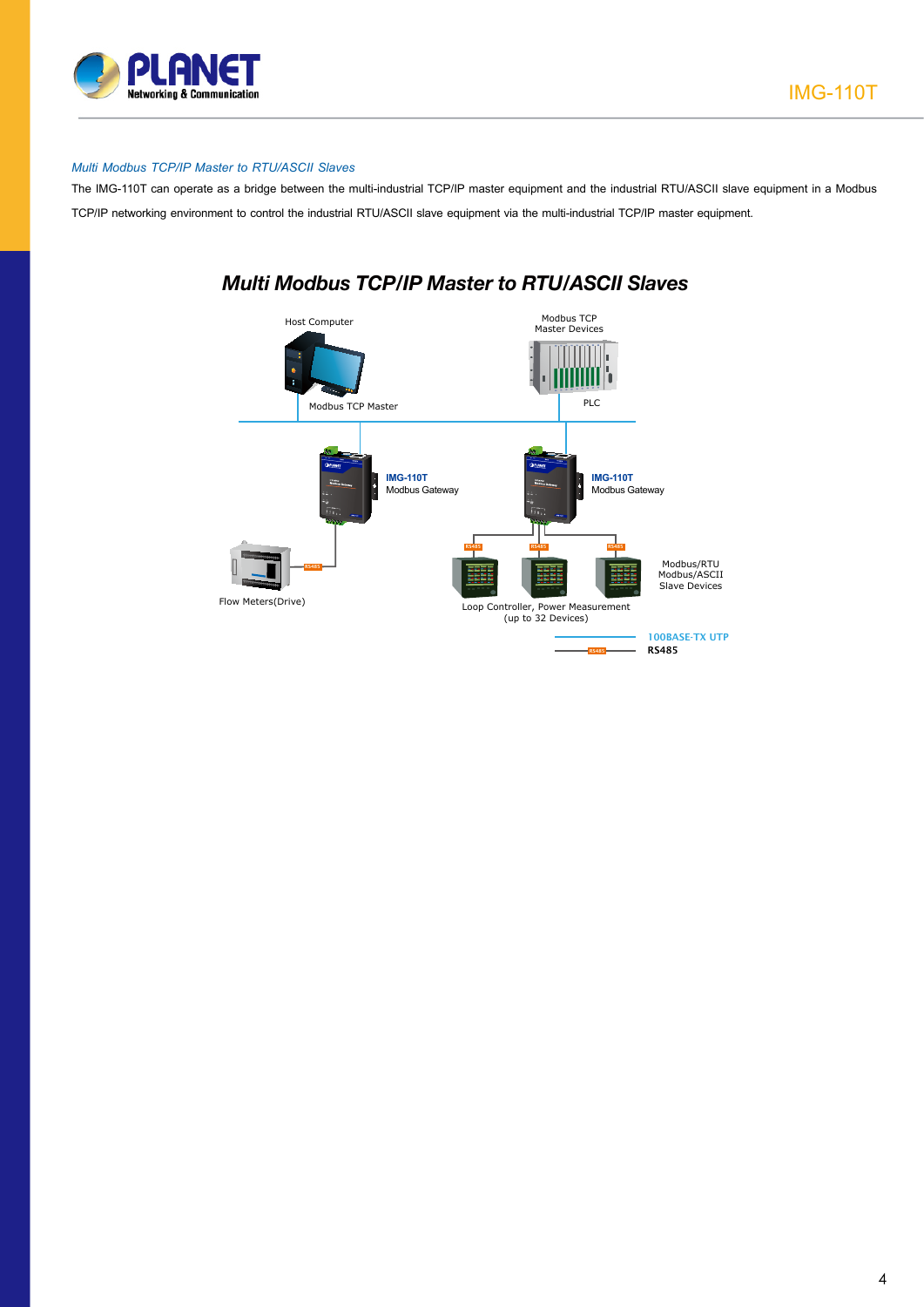

## **Specifications**

| Model                        | <b>IMG-110T</b>                                                                                                                                                               |
|------------------------------|-------------------------------------------------------------------------------------------------------------------------------------------------------------------------------|
| <b>Serial Port</b>           |                                                                                                                                                                               |
| Interface                    | RS422/RS485 x 1                                                                                                                                                               |
| Connector                    | 5-contact terminal block for RS422/RS485                                                                                                                                      |
| <b>Surge Protection</b>      | 1KV                                                                                                                                                                           |
| Baud Rate (Data Rate)        | 300bps to 115200bps                                                                                                                                                           |
| Data Bits                    | 7, 8                                                                                                                                                                          |
| Parity Type                  | Odd, Even, None, Space, Mark                                                                                                                                                  |
| Stop Bit                     | 1, 2                                                                                                                                                                          |
| <b>Flow Control</b>          | H/W, None                                                                                                                                                                     |
|                              |                                                                                                                                                                               |
| Signals                      | RS422 : Tx+, Tx-, GND, Rx+, Rx-<br>RS485: Data A (+), GND, Data B (-)                                                                                                         |
| <b>Distance</b>              | RS422/RS485 for 20m transfer distance                                                                                                                                         |
| <b>Operation Mode</b>        | RTU Master/RTU Slave/ASCII Master/ASCII Slave<br>Master mode: Supports up to 32 slave TCP connection requests<br>Slave mode: Supports up to 16 TCP master connection requests |
| <b>Fast Ethernet Port</b>    |                                                                                                                                                                               |
| Standard                     | IEEE 802.3 10BASE-T standard<br>IEEE 802.3u 100BASE-TX standard<br>IEEE 802.3x Full-duplex flow control                                                                       |
| Connector                    | <b>RJ45</b>                                                                                                                                                                   |
| <b>Distance</b>              | 100 meters                                                                                                                                                                    |
| <b>Hardware</b>              |                                                                                                                                                                               |
| <b>Copper Port</b>           | 10/100BASE-T RJ45 TP x1, auto-MDI/MDI-X, auto-negotiation                                                                                                                     |
| <b>Serial Port</b>           | RS422/RS485 x 1                                                                                                                                                               |
| <b>DIP Switch</b>            | Reset system to factory default                                                                                                                                               |
| <b>LED Indicators</b>        | System: Power x 1<br>10/100BASE-TX Port: Link/Active x 1<br>RS422/RS485 Serial Port: TX (Transmit) x 1, RX (Receive) x 1                                                      |
| Management                   | Remote Web Management<br>Remote Telnet Management<br><b>PLANET Modbus Gateway Utility</b><br><b>PLANET Smart Discovery Utility</b>                                            |
| <b>Operation Mode</b>        | RTU Master<br><b>RTU Slave</b><br><b>ASCII Master</b><br><b>ASCII Slave</b>                                                                                                   |
| Dimensions (W x D x H)       | 69 x 100 x 22 mm                                                                                                                                                              |
| Weight                       | 238g                                                                                                                                                                          |
| Power Input Connector        | 2-contact terminal block connector DC power (9-48V) *                                                                                                                         |
| <b>Power Consumption</b>     | 1.61 watts/5.4BTU (max.)                                                                                                                                                      |
| Installation                 | Wall-mount kit                                                                                                                                                                |
| Mechanical                   | Metal                                                                                                                                                                         |
| <b>Standards Conformance</b> |                                                                                                                                                                               |
| <b>Standards Compliance</b>  | IEEE 802.3 10BASE-T standard<br>IEEE 802.3u 100BASE-TX standard<br>IEEE 802.3x Full-duplex flow control<br>EIA/TIA RS422/485                                                  |
| <b>Regulatory Compliance</b> | FCC Part 15 Class B, CE                                                                                                                                                       |
| <b>Stability Testing</b>     | IEC60068-2-32 (free fall)<br>IEC60068-2-27 (shock)<br>IEC60068-2-6 (vibration)                                                                                                |
| <b>Environment</b>           |                                                                                                                                                                               |
| Temperature                  | Operating: -40~75 degrees C<br>Storage: -40~75 degrees C                                                                                                                      |
| Humidity                     | Operating: 5~95% (non-condensing)<br>Storage: 5~95% (non-condensing)                                                                                                          |

\*: Please follow the DC power input symbol from the front panel of the IMG-110T -- insert positive DC power wire into V+, and negative DC power wire into V-. Otherwise, it will damage the device.